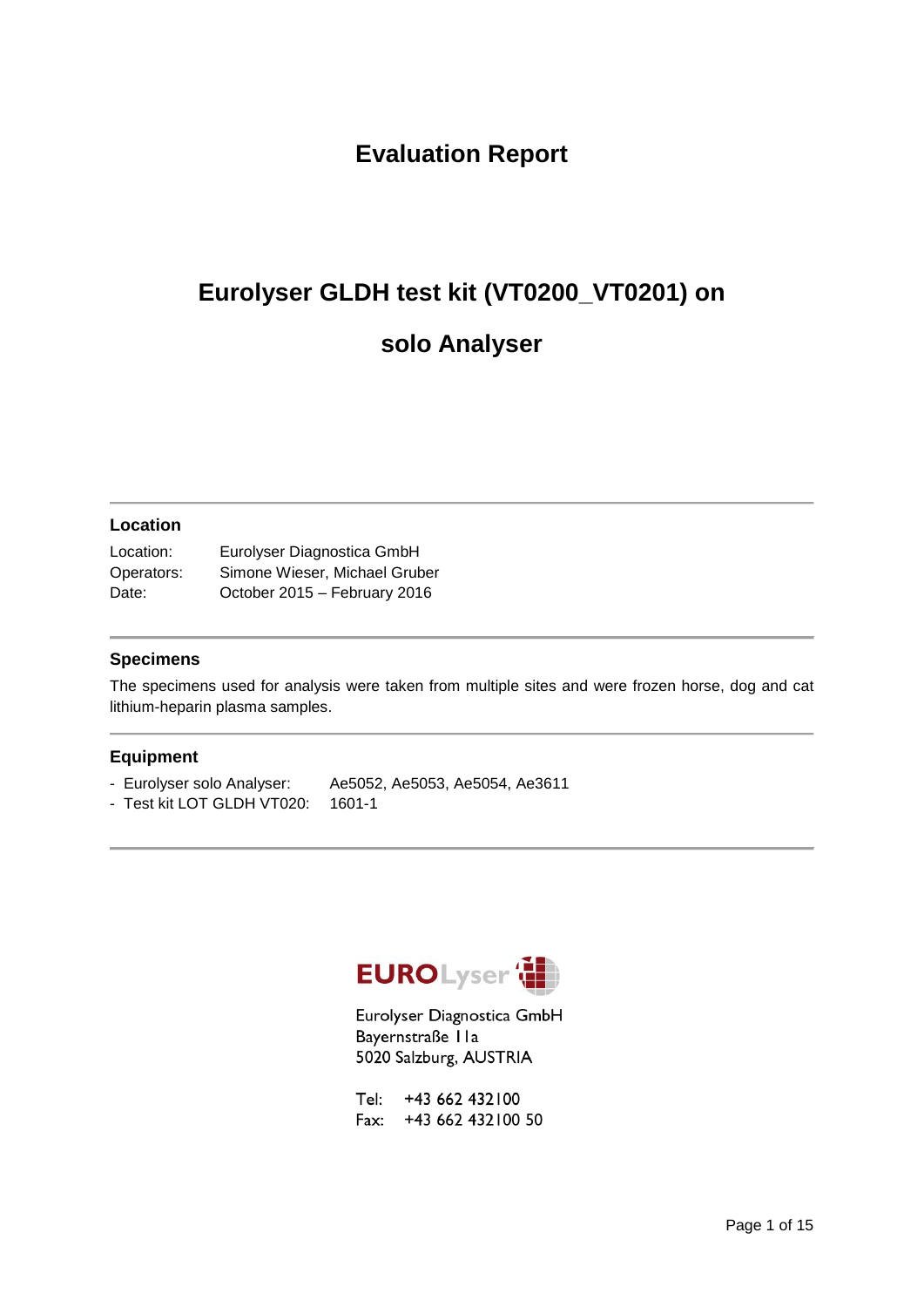### **1. Introduction and scope**

Glutamate dehydrogenase (GLDH) is a liver specific enzyme which is located in mitochondria of centrolobular hepatocytes. Due to this localization, GLDH dominantly increases in hypoxic states of the liver as well as in pronounced necrosis of hepatocytes. Increased release of GLDH from hepatocytes can further be observed in i.e. inflammatory, neoplastic or infectious liver pathology as well as in all diseases leading to liver cell degeneration.

When GLDH was established in veterinary diagnostics, the DGKC method was performed at a temperature of 25 °C.

Nowadays enzyme measurements – including the Eurolyser solo – are standardised to 37 °C and therefore the clinical reference values from the 1980s are no longer valid, although those reference ranges are still used in many laboratories worldwide.

Eurolyser therefore strongly recommends that each laboratory should establish its own reference ranges!

The reference ranges used for the Eurolyser test kits are based on data from established veterinary universities, using the same DGKC method and having established the reference ranges based on 37 °C measurement temperature.

#### **Principle:**

2-oxoglutarate + Nh4+ + NADH < GLDH > L-glutamate+NAD+ + H20 Glutamate dehydrogenase catalyses the reduction of oxoglutaric acid while simultaneously NADH oxidatises to NAD.

The reaction speed of the absorption-increase is directly proportional to the GLDH activity, measured on the SOLO system at 340 nm.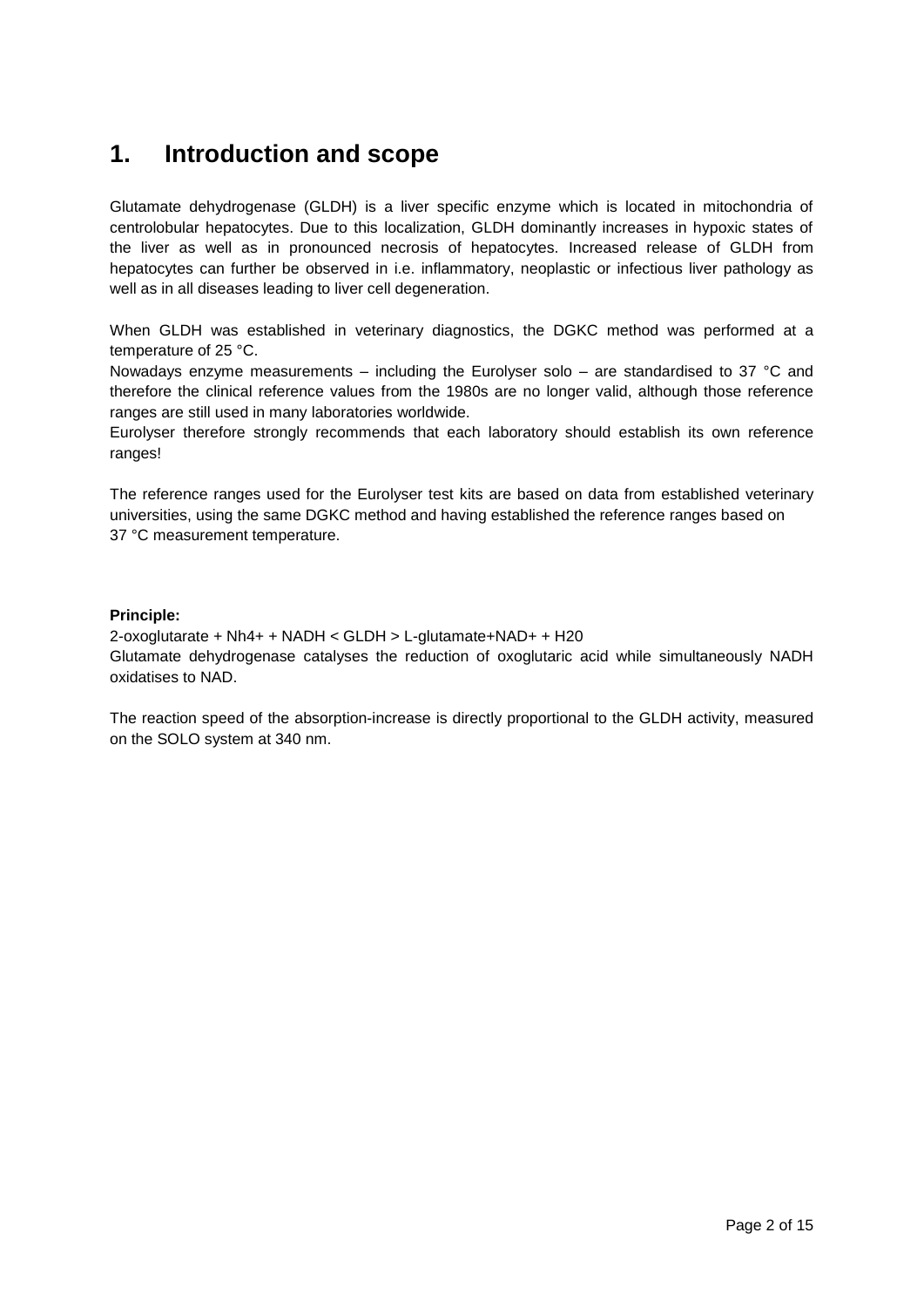### **2. Comparison studies**

The comparison study is based on the correlation between the results of the Eurolyser SOLO GLDH assay and the ROCHE GLDH opt DGKC assay performed on a COBAS 701 Analyzer.

The COBAS 701 Analyzer was calibrated with a 2 point calibration against 0.9% NaCL and the CFAS Calibrator.

The SOLO GLDH assay was calibrated against 3 levels of calibrators and NaCL as the 0 point. The linearity range is from 6 - 120 U/L The calibration curve was established with a linear regression to fit the curve.

9 dog, 20 cat and 8 horse samples (lithium-heparin plasma), have been tested.

The acceptance criterion for this comparison study is a coefficient of determination **R² > 0.92** obtained from the linear regression function between the Eurolyser GLDH and COBAS 701 GLDH. Correlation factors: SLOPE 0.9 – 1.1 and OFFSET +/- 5.

| Sample ID    | <b>Species</b> | <b>GLDH</b>        | <b>GLDH</b>        | <b>Comment</b>      |
|--------------|----------------|--------------------|--------------------|---------------------|
|              |                | U/L                | U/L                |                     |
|              |                | <b>COBAS 701</b>   | <b>SOLO</b>        |                     |
| 1601-S-18179 | Cat            | 0.10 U/L           | 0.00 U/L           |                     |
| 1601-S-18180 | Dog            | 0.10 U/L           | 0.00 U/L           |                     |
| 1601-S-07950 | Cat            | 0.40 U/L           | $0.89$ U/L         |                     |
| 1601-S-06759 | Cat            | $0.50$ U/L         | 4.59 U/L           |                     |
| 1601-S-09303 | Cat            | 0.60 U/L           | 0.00 U/L           | strongly haemolytic |
| 1601-S-08613 | Cat            | 0.70 U/L           | 5.30 U/L           |                     |
| 1601-S-09769 | Cat            | $1.20$ U/L         | 3.31 U/L           |                     |
| 1601-S-04437 | Horse          | 1.40 U/L           | 2.74 U/L           |                     |
| 1601-S-09625 | Horse          | $1.60$ U/L         | $2.46 \text{ U/L}$ |                     |
| 1601-S-09774 | Horse          | 2.10 U/L           | 7.58 U/L           |                     |
| 1601-S-18732 | Dog            | 2.10 U/L           | 0.00 U/L           |                     |
| 1601-S-13501 | Dog            | 2.30 U/L           | 4.45 U/L           |                     |
| 1601-S-09771 | Horse          | $2.50$ U/L         | $1.32$ U/L         |                     |
| 1601-S-16751 | Dog            | $2.50$ U/L         | 0.00 U/L           |                     |
| 1601-S-18962 | Cat            | 2.50 U/L           | 5.30 U/L           |                     |
| 1601-S-09992 | Horse          | $2.60 \text{ U/L}$ | 8.30 U/L           |                     |
| 1601-S-09776 | Horse          | 3.00 U/L           | 1.60 $U/L$         |                     |
| 1601-S-05523 | Dog            | 3.30 U/L           | 30.38 U/L          | strongly lipemic    |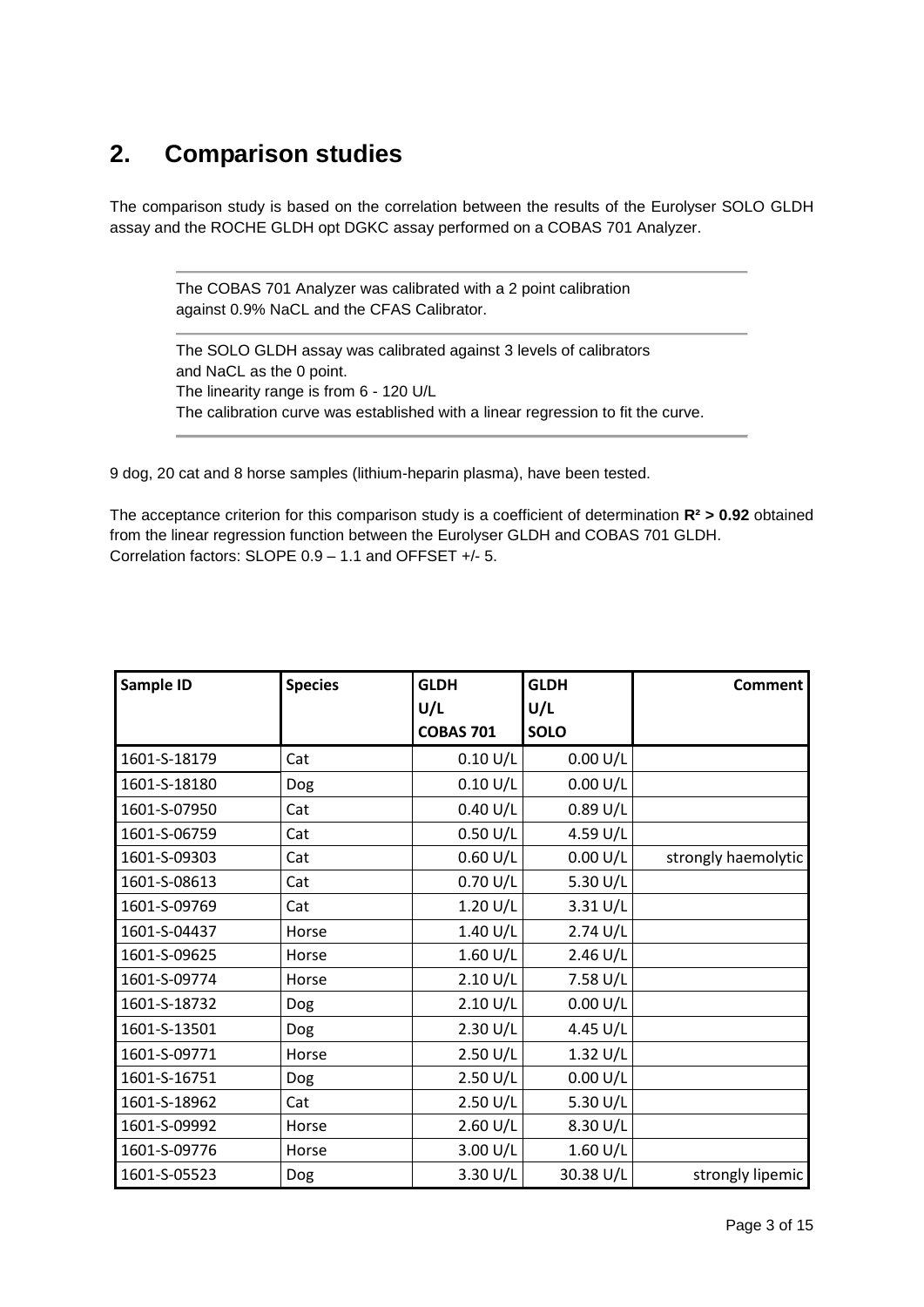| Sample ID    | <b>Species</b> | <b>GLDH</b>      | <b>GLDH</b>        | <b>Comment</b>         |
|--------------|----------------|------------------|--------------------|------------------------|
|              |                | U/L              | U/L                |                        |
|              |                | <b>COBAS 701</b> | <b>SOLO</b>        |                        |
|              | Dog            | $3.50$ U/L       | 10.29 U/L          |                        |
| 1601-S-08720 | Cat            | 4.00 U/L         | 5.16 U/L           |                        |
| 1601-S-03959 | Cat            | 4.90 U/L         | 1.17 U/L           |                        |
| 1601-S-10683 | Cat            | 5.20 $U/L$       | 19.84 U/L          | haemolytic and lipemic |
| 1601-S-05481 | Cat            | 5.60 $U/L$       | $2.60 \text{ U/L}$ |                        |
| 1601-S-04523 | Cat            | 6.40 U/L         | 9.29 U/L           | strongly hemolytic     |
| 1601-S-02401 | Dog            | 7.10 U/L         | 10.72 U/L          |                        |
| 1601-S-18560 | Horse          | 7.90 U/L         | 5.30 U/L           |                        |
| 1601-S-04764 | Dog            | 8.60 U/L         | 14.14 U/L          |                        |
| 1601-S-08721 | Cat            | 8.70 U/L         | 12.14 U/L          |                        |
| 1601-S-02871 | Cat            | 9.10 U/L         | 18.13 U/L          | strongly hemolytic     |
| 1601-S-15125 | Cat            | 10.20 U/L        | 31.52 U/L          | haemolytic and lipemic |
| 1601-S-02599 | Cat            | 17.30 U/L        | 20.55 U/L          |                        |
| 1601-S-16717 | Dog            | 19.10 U/L        | 25.54 U/L          |                        |
| 1601-S-09927 | Cat            | 31.60 U/L        | 41.21 U/L          |                        |
| 1601-S-04224 | Cat            | 46.00 U/L        | 63.57 U/L          |                        |
| 1601-S-13740 | Cat            | 54.00 U/L        | 74.55 U/L          |                        |
| 1601-S-00301 | Cat            | 134.40 U/L       | 161.74 U/L         |                        |
| 1601-P-00239 | Horse          | 167.50 U/L       | 155.61 U/L         |                        |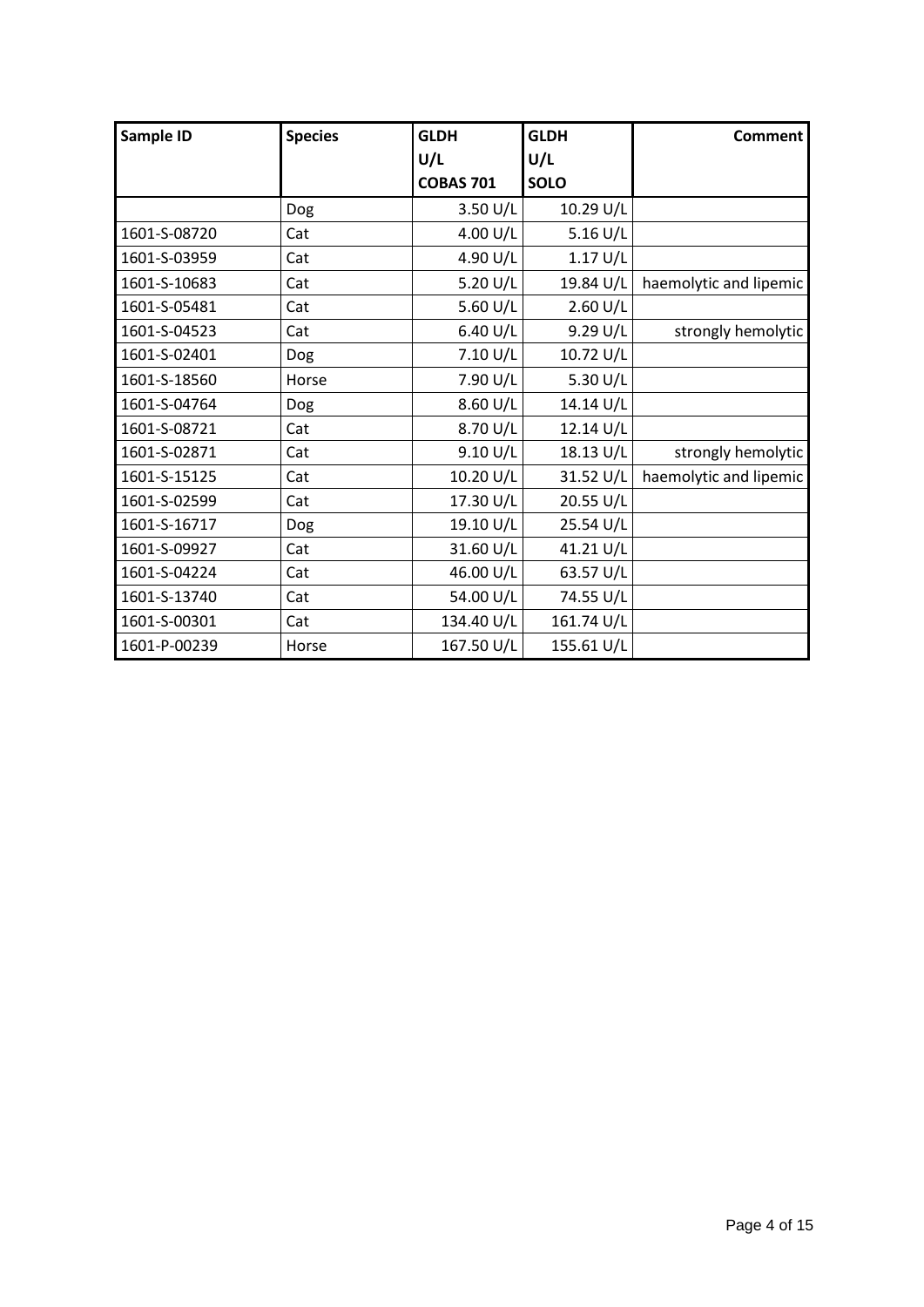### **GLDH SAMPLE correlation:**



The result for the correlation between Eurolyser GLDH and COBAS GLDH is the linear regression function y (Solo GLDH) = 1.0414 x(COBAS GLDH) + 4.2329 and a **R² = 0.9494**.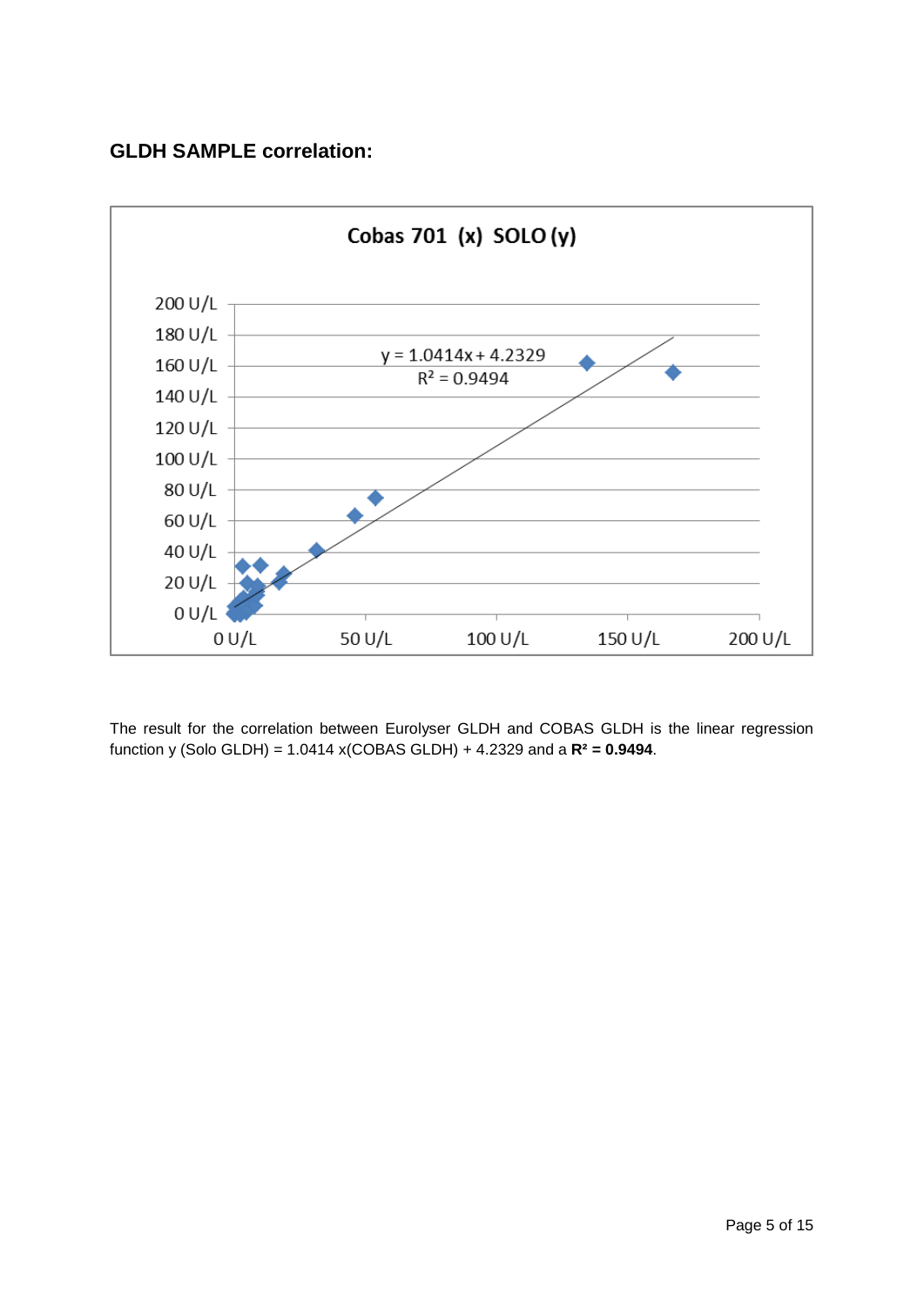## **3. Imprecision "within-run"**

The imprecision "within-run" of Eurolyser GLDH has been obtained through 20 measurements of three different levels.

| <b>NO</b>        | CONTROL N (13 U/L) | <b>CONTROL P (24.3 U/L)</b> | SAMPLE HIGH (74.5 U/L)            | Analyzer             |
|------------------|--------------------|-----------------------------|-----------------------------------|----------------------|
| $\mathbf{1}$     | 13.4 U/L           | 26.8 U/L                    |                                   | 74.5 U/L SOLO Ae5052 |
| $\overline{2}$   | 10.9 U/L           | 23.0 U/L                    |                                   | 79.8 U/L SOLO Ae5053 |
| $\overline{3}$   | 14.9 U/L           | 24.2 U/L                    |                                   | 76.3 U/L SOLO Ae5054 |
| $\overline{4}$   | 12.0 U/L           | 26.0 U/L                    |                                   | 75.3 U/L SOLO Ae3611 |
| $\overline{5}$   | 11.0 U/L           | 23.3 U/L                    |                                   | 81.1 U/L SOLO Ae5052 |
| $\boldsymbol{6}$ | 13.5 U/L           | 21.9 U/L                    |                                   | 83.3 U/L SOLO Ae5053 |
| $\overline{7}$   | 13.8 U/L           | 27.8 U/L                    |                                   | 72.1 U/L SOLO Ae5054 |
| $\overline{8}$   | 12.9 U/L           | 25.5 U/L                    |                                   | 70.5 U/L SOLO Ae3611 |
| $\overline{9}$   | 10.9 U/L           | 24.9 U/L                    |                                   | 74.5 U/L SOLO Ae5052 |
| 10               | 13.2 U/L           | 23.6 U/L                    |                                   | 78.8 U/L SOLO Ae5053 |
| $\overline{11}$  | 14.1 U/L           | 26.5 U/L                    | sample size limited   SOLO Ae5054 |                      |
| 12               | 15.2 U/L           | 21.9 U/L                    | sample size limited   SOLO Ae3611 |                      |
| 13               | 12.6 U/L           | 20.8 U/L                    | sample size limited   SOLO Ae5052 |                      |
| 14               | 13.8 U/L           | 24.3 U/L                    | sample size limited   SOLO Ae5053 |                      |
| 15               | 12.9 U/L           | 25.5 U/L                    | sample size limited SOLO Ae5054   |                      |
| 16               | 11.5 U/L           | 26.6 U/L                    | sample size limited   SOLO Ae3611 |                      |
| 17               | 11.2 U/L           | 24.5 U/L                    | sample size limited   SOLO Ae5052 |                      |
| 18               | 14.8 U/L           | 24.1 U/L                    | sample size limited   SOLO Ae5053 |                      |
| 19               | 14.9 U/L           | 24.9 U/L                    | sample size limited   SOLO Ae5054 |                      |
| 20               | 15.5 U/L           | 21.1 U/L                    | sample size limited   SOLO Ae3611 |                      |
| mean             | 13.1 U/L           | 24.4 U/L                    | 76.6 U/L                          |                      |
| Stabwn           | 1.51               | 1.95                        | 4.06                              |                      |
| $\mathsf{cv}$    | 11.51%             | 8.02%                       | 5.30%                             |                      |

As degree of the imprecision "within-run", the percentage of the coefficient of variation is:

11.51 % at 13.1 U/L 8.02 % at 24.4 U/L 5.30 % at 76.6 U/L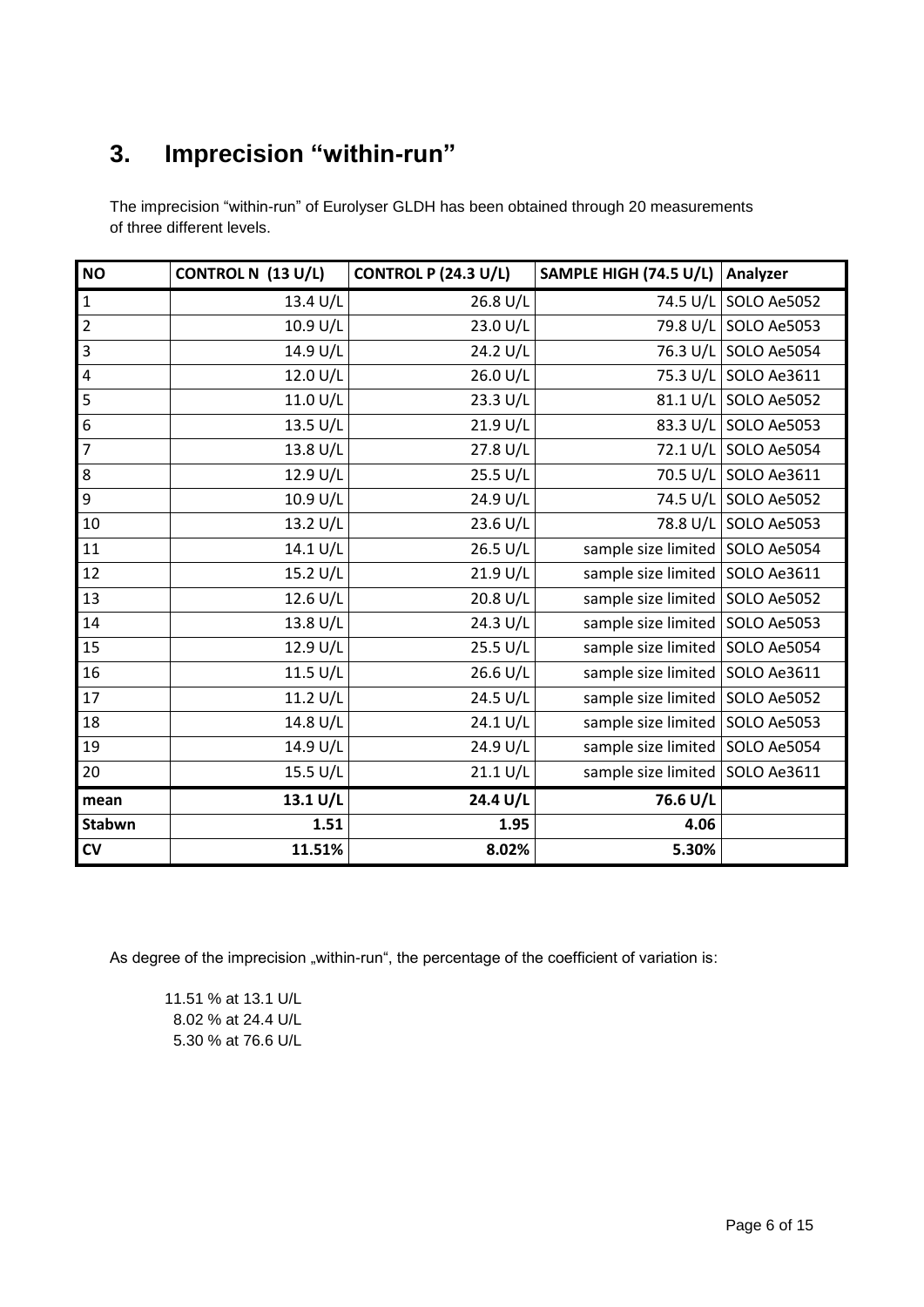## **4. Imprecision "day-to-day" / Reproducibility**

The imprecision "day-to-day" of Eurolyser GLDH has been obtained through the measurement of two different controls on five consecutive days.

The following results can be used in order to evaluate the reproducibility.

| <b>Summary</b> | 18.01.2016         | to | 23.01.2016        |
|----------------|--------------------|----|-------------------|
| Level          | Control low 13 U/L |    | Control high 24.3 |
| Unit           | U/L                |    | U/L               |
| Day 1-1/3      | 12.0               |    | 24.8              |
| Day 1-2/3      | 15.2               |    | 20.9              |
| Day 1-3/3      | 13.0               |    | 21.8              |
| Day 2-1/3      | 11.2               |    | 22.3              |
| Day 2-2/3      | 12.5               |    | 24.9              |
| Day 2-3/3      | 14.5               |    | 20.8              |
| Day 3-1/3      | 14.3               |    | 23.7              |
| Day 3-2/3      | 12.7               |    | 22.1              |
| Day 3-3/3      | 11.9               |    | 19.8              |
| Day 4-1/3      | 14.4               |    | 18.9              |
| Day 4-2/3      | 12.2               |    | 21.1              |
| Day 4-3/3      | 12.0               |    | 24.5              |
| Day 5-1/3      | 15.5               |    | 23.6              |
| Day 5-2/3      | 15.6               |    | 22.9              |
| Day 5-3/3      | 11.0               |    | 22.3              |
| mean           | 13.2               |    | 22.3              |
| std            | 1.6                |    | 1.8               |
| %CV            | 11.9%              |    | 8.1%              |

| ummary      | 18.01.2016         | to | 23.01.2016        |                    |
|-------------|--------------------|----|-------------------|--------------------|
| Level       | Control low 13 U/L |    | Control high 24.3 | <b>Instrument</b>  |
| <b>Unit</b> | U/L                |    | U/L               |                    |
| Day 1-1/3   | 12.0               |    | 24.8              | <b>SOLO Ae5052</b> |
| Day 1-2/3   | 15.2               |    | 20.9              | SOLO Ae5053        |
| Day 1-3/3   | 13.0               |    | 21.8              | SOLO Ae5054        |
| Day 2-1/3   | 11.2               |    | 22.3              | SOLO Ae3611        |
| Day 2-2/3   | 12.5               |    | 24.9              | SOLO Ae5052        |
| Day 2-3/3   | 14.5               |    | 20.8              | SOLO Ae5053        |
| Day 3-1/3   | 14.3               |    | 23.7              | SOLO Ae5054        |
| Day 3-2/3   | 12.7               |    | 22.1              | SOLO Ae3611        |
| Day 3-3/3   | 11.9               |    | 19.8              | SOLO Ae5052        |
| Day 4-1/3   | 14.4               |    | 18.9              | SOLO Ae5053        |
| Day 4-2/3   | 12.2               |    | 21.1              | SOLO Ae5054        |
| Day 4-3/3   | 12.0               |    | 24.5              | SOLO Ae5052        |
| Day 5-1/3   | 15.5               |    | 23.6              | SOLO Ae5053        |
| Day 5-2/3   | 15.6               |    | 22.9              | SOLO Ae5054        |
| Day 5-3/3   | 11.0               |    | 22.3              | SOLO Ae3611        |
| ean         | 13.2               |    | 22.3              |                    |
| d           | 1.6                |    | 1.8               |                    |
| CV          | 11.9%              |    | 8.1%              |                    |

The results for the imprecision "day-to-day" of Eurolyser GLDH are as follows at two different levels:

| Low         | (mean: 13.2 U/L; $n = 15$ ): | $CV = 11.9 %$ |
|-------------|------------------------------|---------------|
| <b>High</b> | (mean: 22.3 U/L; $n = 15$ ): | $CV = 8.1 %$  |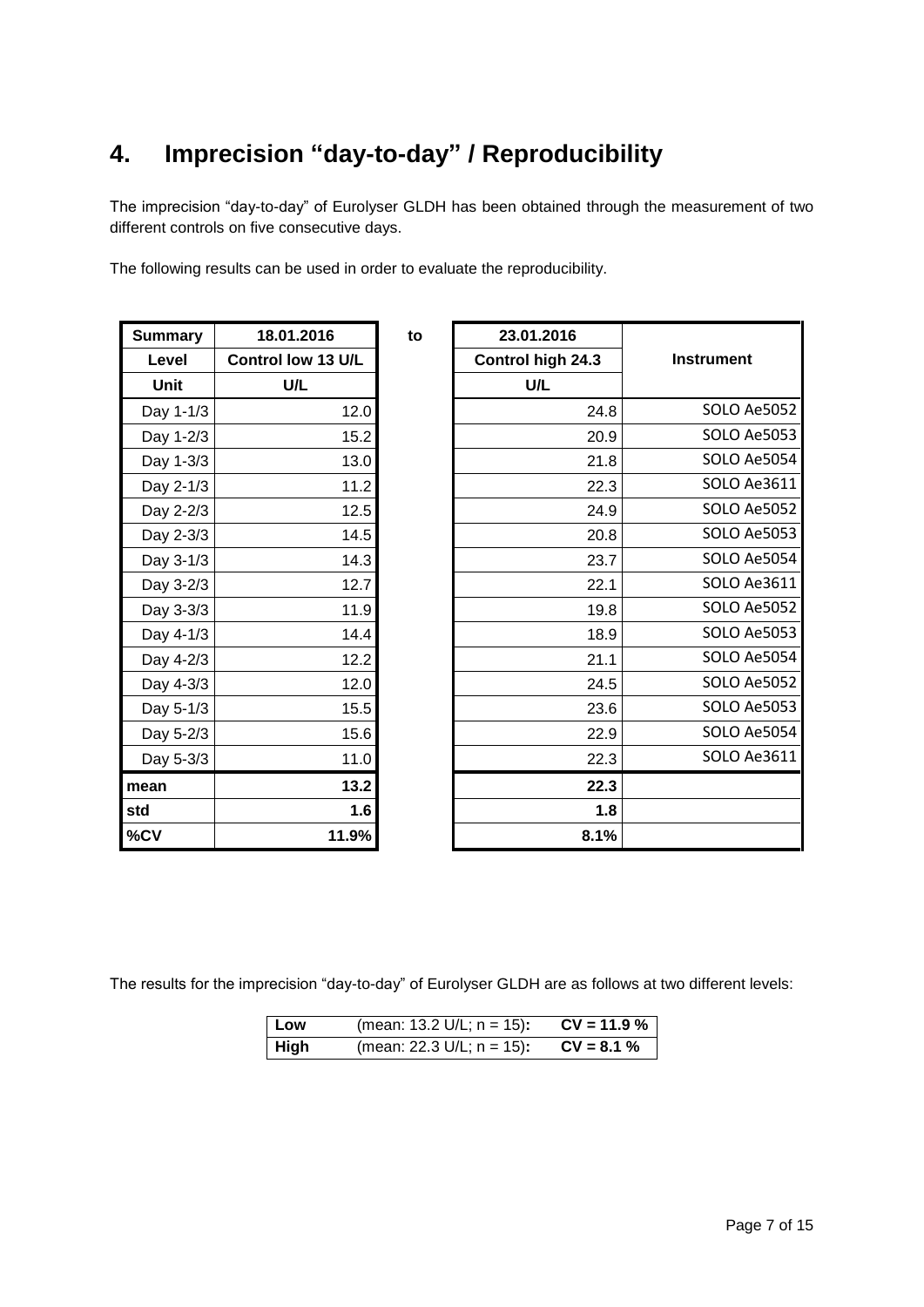## **5. Linearity study**

A sample near the upper linearity range was used to obtain linearity data. The acceptance criterion is a linear regression with a coefficient of determination **R² > 0.9** and the recovery of **90 - 110 %** down to a dilution of 5 % between expected and recovered (obtained) values.

| 90-110%<br><b>Target</b><br>above 8 U/L |                    |           |            |           |         |        |           |                 |
|-----------------------------------------|--------------------|-----------|------------|-----------|---------|--------|-----------|-----------------|
|                                         |                    |           |            |           |         |        |           |                 |
| 1601-S-00301                            | Sample 25          | Ae 5052   | Ae 5053    | Ae 5054   |         |        |           |                 |
| <b>Dilution</b><br><b>NaCL</b>          |                    |           |            |           |         |        |           |                 |
| 0.9%                                    | <b>Theoretical</b> | meas 1    | meas 2     | meas 3    | mean    | stabwn | <b>CV</b> | <b>Recovery</b> |
| 100                                     | 161.7 U/L          | 159.0 U/L | 170.7 U/L  | 175.4 U/L | 168 U/L | 8.45   | 5.02%     | 104%            |
| 80                                      | 129.4 U/L          | 119.0 U/L | 111.0 U/L  | 123.8 U/L | 118 U/L | 6.47   | 5.48%     | 91%             |
| 60                                      | 97.0 U/L           | 94.3 U/L  | 90.2 U/L   | 85.3 U/L  | 90 U/L  | 4.51   | 5.01%     | 93%             |
| 40                                      | 64.7 U/L           | 58.2 U/L  | 61.3 U/L   | 67.2 U/L  | 62 U/L  | 4.57   | 7.35%     | 96%             |
| 20                                      | 32.3 U/L           | 32.0 U/L  | 36.3 U/L   | 37.5 U/L  | 35 U/L  | 2.89   | 8.20%     | 109%            |
| 10                                      | 16.2 U/L           | 15.2 U/L  | 17.6 U/L   | 19.0 U/L  | 17 U/L  | 1.92   | 11.13%    | 107%            |
| 5                                       | $8.1$ U/L          | $7.5$ U/L | 10.0 $U/L$ | 8.0 U/L   | 9 U/L   | 1.32   | 15.56%    | 105%            |



The result for the correlation between theoretical and recovered (measured) values for Eurolyser GLDH is the linear regression function:

y (measured) = 0.9799 x(theoretical) + 0.0383 **R² = 0.989**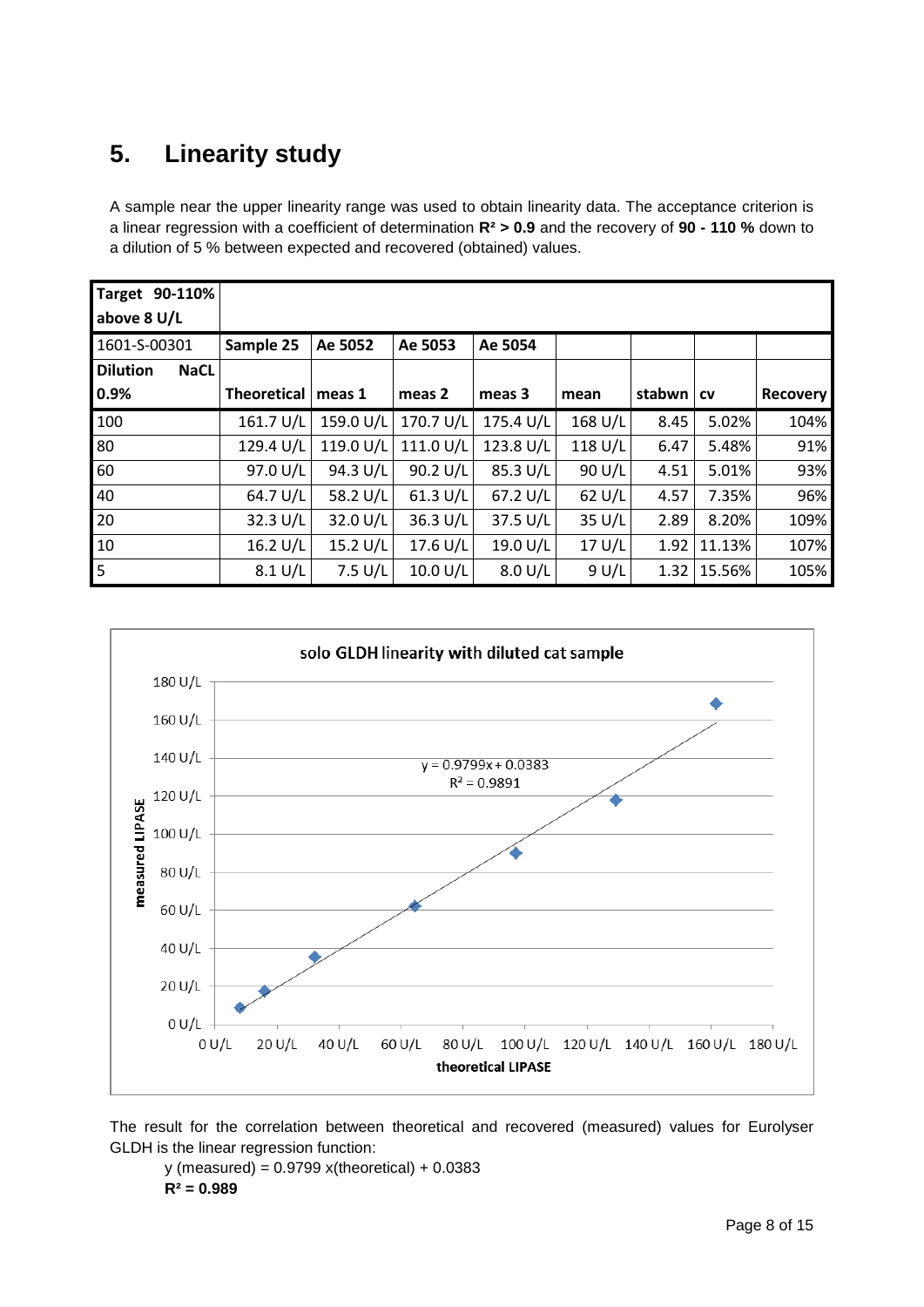### **6. Interferences of the Eurolyser GLDH assay**

GLDH samples of about 63 U/L and 20.55 U/L were spiked with 1000 mg/dl haemoglobin, 400mg/dl triglycerides, 40mg/dl bilirubin and 10mM ascorbic acid. The samples were compared to control samples containing saline and water instead of the spike material.

The spiked samples showed the following interferences:

#### **BILIRUBIN:**

| <b>Bilirubin</b><br>concentration | <b>GLDH</b><br>recovery low | <b>GLDH</b><br>recovery high |
|-----------------------------------|-----------------------------|------------------------------|
| $0$ mg/dl                         | 100%                        | 100%                         |
| $10 \text{ mg/dl}$                | 104,3%                      | 95,6%                        |
| 20 mg/dl                          | 90,2%                       | 94,0%                        |
| $30 \text{ mg/dl}$                | 90,0%                       | 90,0%                        |
| 40 mg/dl                          | 90,0%                       | 90,2%                        |

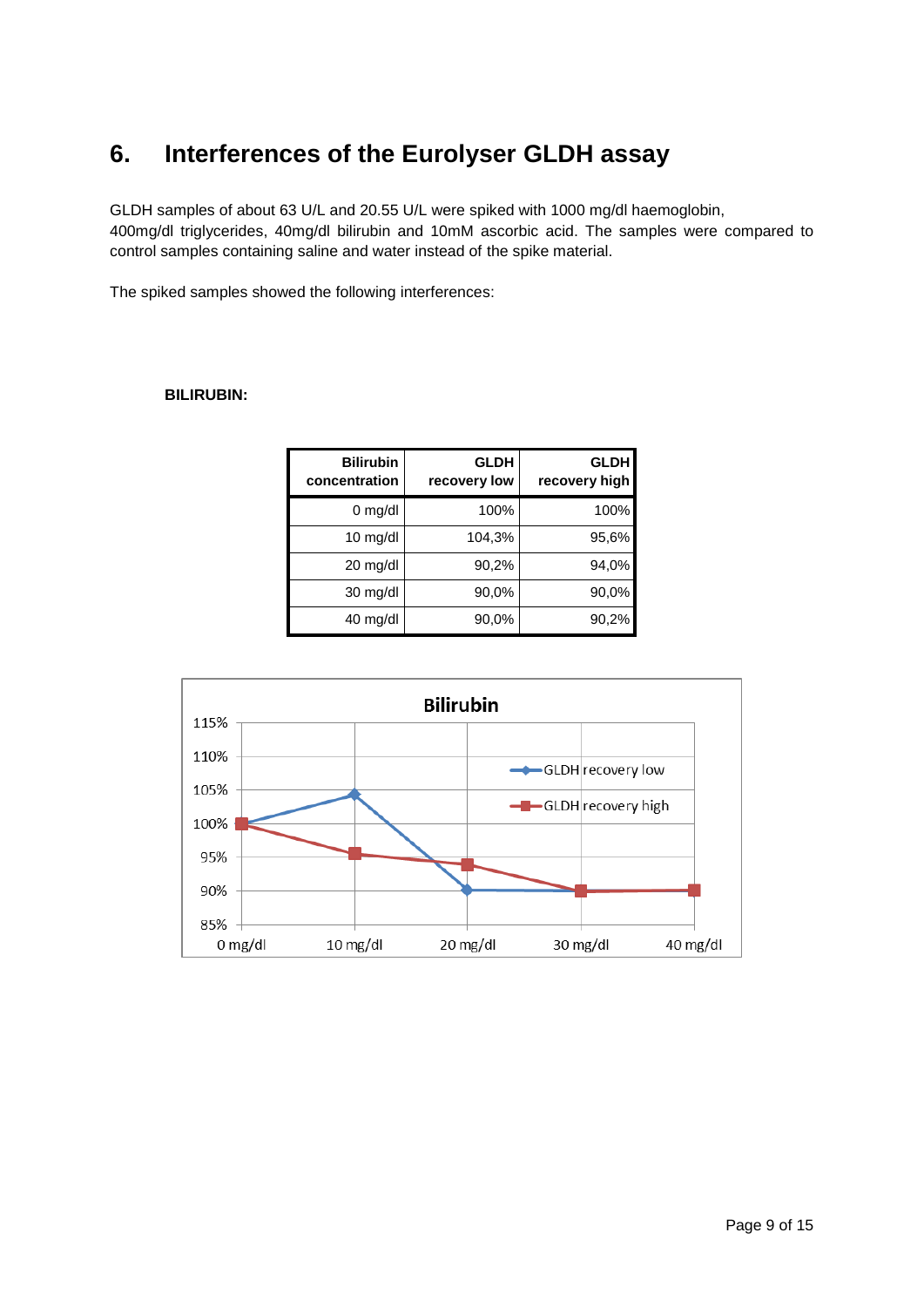### **ASCORBIC ACID:**

| Ascorbic acid      | <b>GLDH</b><br>recovery low | <b>GLDH</b><br>recovery high |
|--------------------|-----------------------------|------------------------------|
| 0.0 <sub>m</sub> M | 100%                        | 100%                         |
| $1.3 \text{ mM}$   | 94.3%                       | 93.8%                        |
| $2.5 \text{ mM}$   | 96.1%                       | 95.7%                        |
| 5.0 mM             | 90.5%                       | 91.0%                        |
| $10.0 \text{ mM}$  | 90.0%                       | 90.0%                        |

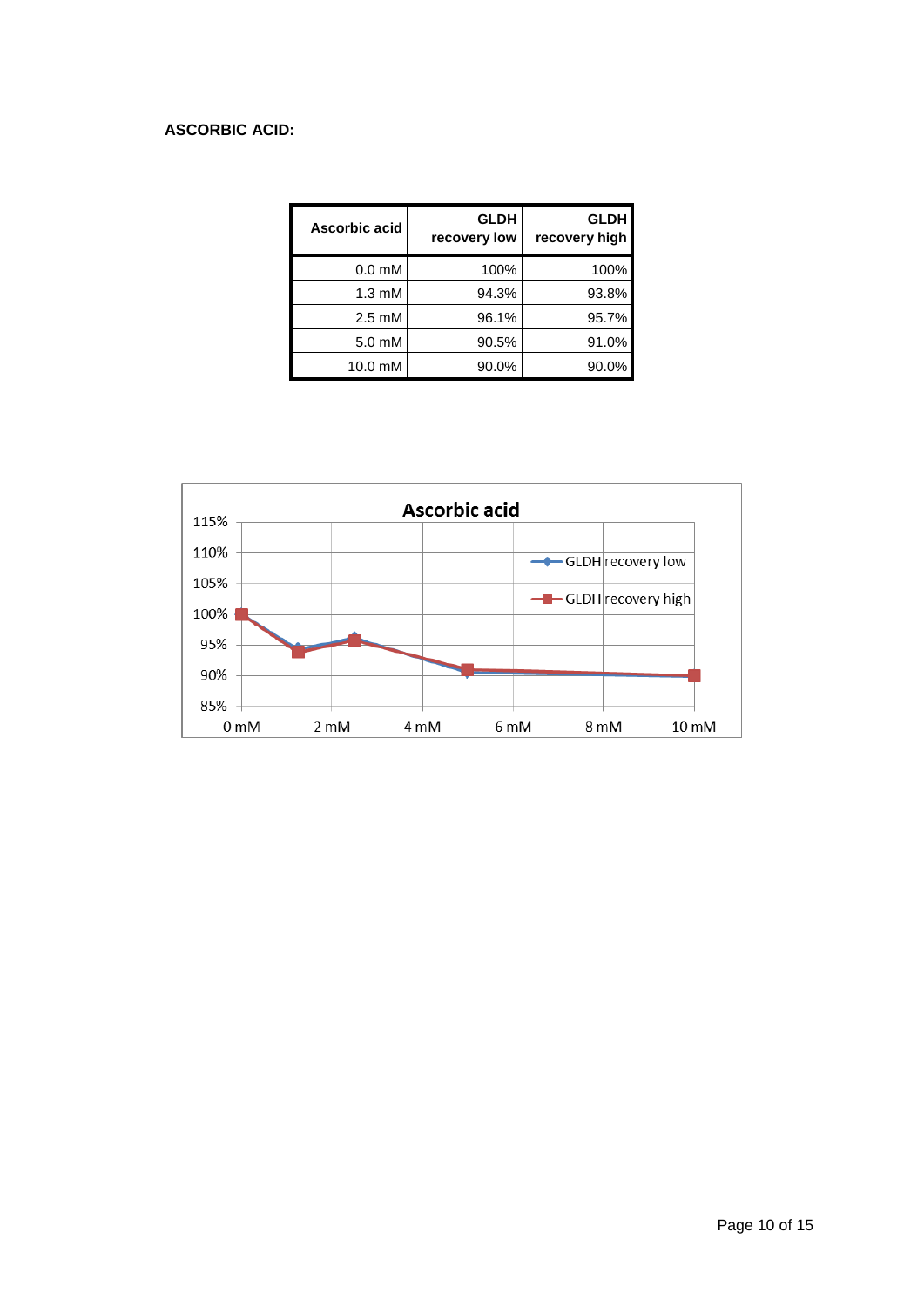### **TRIGLYCERIDES:**

| <b>Triglycerides</b><br>concentration | <b>GLDH</b><br>recovery low | <b>GLDH</b><br>recovery high |
|---------------------------------------|-----------------------------|------------------------------|
| $0$ mg/dl                             | 100%                        | 100%                         |
| $100$ mg/dl                           | 97.7%                       | 95.3%                        |
| 200 mg/dl                             | 97.2%                       | 94.0%                        |
| $300$ mg/dl                           | 90.5%                       | 90.2%                        |
| $400$ mg/dl                           | 72.2%                       | 75.7%                        |

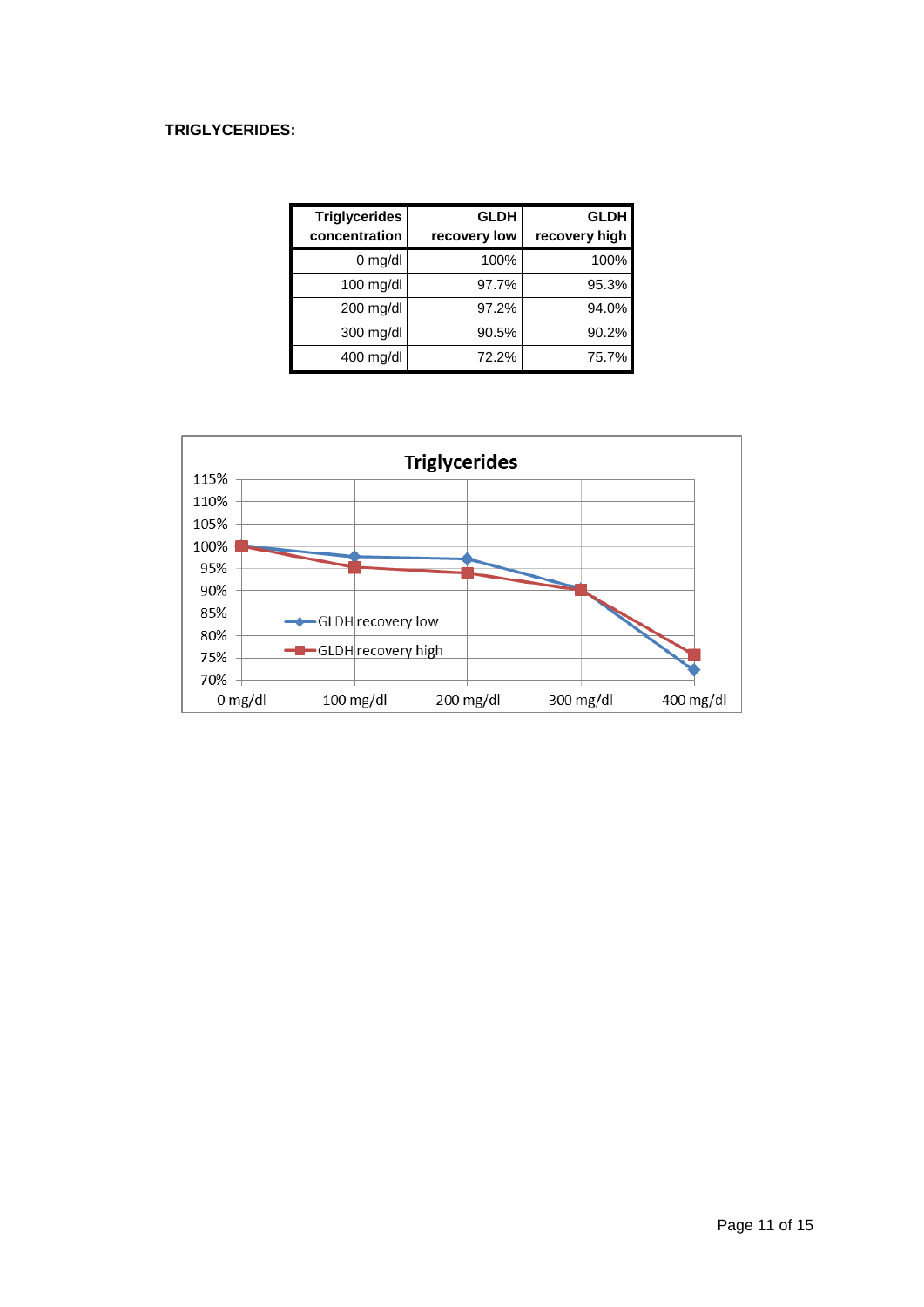### **HAEMOGLOBIN:**

| <b>HGB</b><br>concentration | <b>GLDH</b><br>recovery low | <b>GLDH</b><br>recovery high |
|-----------------------------|-----------------------------|------------------------------|
| $0$ mg/dl                   | 100%                        | 100%                         |
| 250 mg/dl                   | 98.6%                       | 95.6%                        |
| 500 mg/dl                   | 90.7%                       | 91.1%                        |
| 750 mg/dl                   | 77.1%                       | 76.1%                        |
| 1000 mg/dl                  | 57.5%                       | 52.2%                        |



#### **SUMMARY:**

The interferences are as follows:

| Bilirubin:     | No interference up to 40 mg/dl                             |
|----------------|------------------------------------------------------------|
| Ascorbic acid: | No interference up to 10 mM                                |
| Triglycerides: | No interference up to 300 mg/dl (avoid lipemic samples!)   |
| Haemoglobin:   | No interference up to 500 mg/dl (avoid hemolytic samples!) |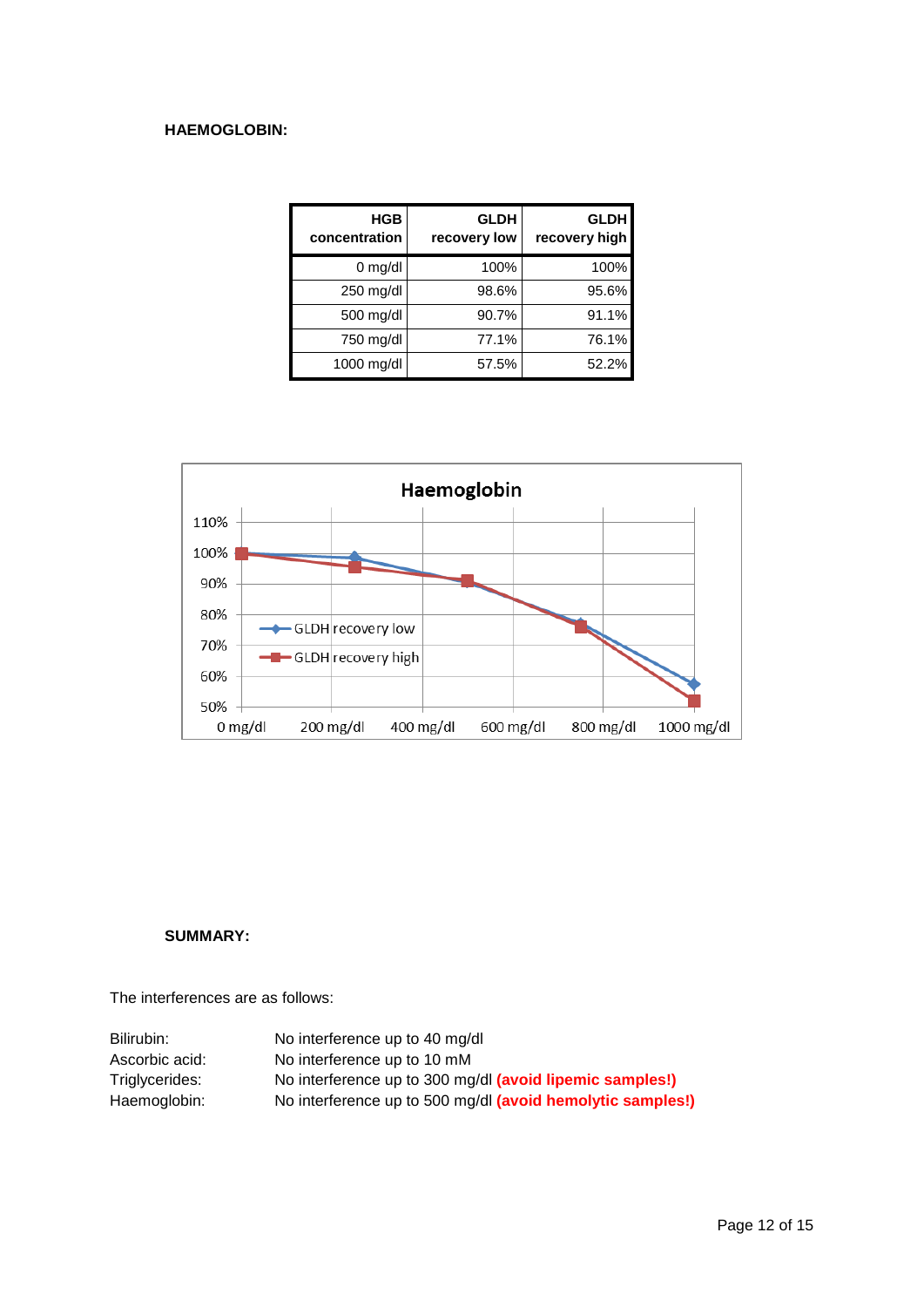### **7. Limit of quantitation (LOQ) of the Eurolyser GLDH assay**

LOQ (limit of quantitation) is determined as the lowest sample run that displayed **CV% < 20%**

| LOQ-determination for activity @ cv< 20% |             |            |            |  |
|------------------------------------------|-------------|------------|------------|--|
|                                          |             |            |            |  |
| Date                                     | 15.01.2016  |            |            |  |
| Testkit:                                 | <b>GLDH</b> |            |            |  |
| Lot:                                     | 1601        |            |            |  |
| Exp:                                     | Jan. 2017   |            |            |  |
|                                          |             |            |            |  |
| Wavelength                               | 340         |            |            |  |
| Sample volume:                           | 100         |            |            |  |
|                                          |             |            |            |  |
| Target:                                  | 13.00U/L    | 6.50U/L    | 3.25U/L    |  |
| 1                                        | 10.06U/L    | 7.22U/L    | 3.07U/L    |  |
| $\overline{2}$                           | 11.45U/L    | 5.91U/L    | $3.01$ U/L |  |
| 3                                        | 10.26U/L    | 6.73U/L    | 3.19U/L    |  |
| 4                                        | 11.09U/L    | 7.41U/L    | 4.17U/L    |  |
| 5                                        | 12.90U/L    | 5.26U/L    | 3.24U/L    |  |
| 6                                        | 13.02U/L    | $6.61$ U/L | 3.82U/L    |  |
| 7                                        | 10.91U/L    | 6.98U/L    | 2.17U/L    |  |
| 8                                        | 13.98U/L    | 5.80U/L    | $6.26$ U/L |  |
| 9                                        | 10.77U/L    | 6.40U/L    | 4.00U/L    |  |
| 10                                       | 11.33U/L    | 4.87U/L    | 3.08U/L    |  |
| 11                                       | 12.09U/L    | 8.51U/L    | 1.19U/L    |  |
| 12                                       | 11.35U/L    | 5.43U/L    | 2.67U/L    |  |
| 13                                       | 9.88U/L     | $6.02$ U/L | 4.73U/L    |  |
| 14                                       | 10.09U/L    | 6.45U/L    | 1.44U/L    |  |
| 15                                       | 11.22U/L    | 5.96U/L    | 3.09U/L    |  |
| 16                                       | 9.30U/L     | 6.92U/L    | 4.43U/L    |  |
| 17                                       | 12.40U/L    | 6.89U/L    | 3.30U/L    |  |
| 18                                       | 12.30U/L    | 7.01U/L    | 3.34U/L    |  |
| mw                                       | 11.36U/L    | $6.47$ U/L | 3.34U/L    |  |
| std                                      | 1.24U/L     | $0.87$ U/L | 1.17U/L    |  |
| CV                                       | 10.9%       | 13.5%      | 35.1%      |  |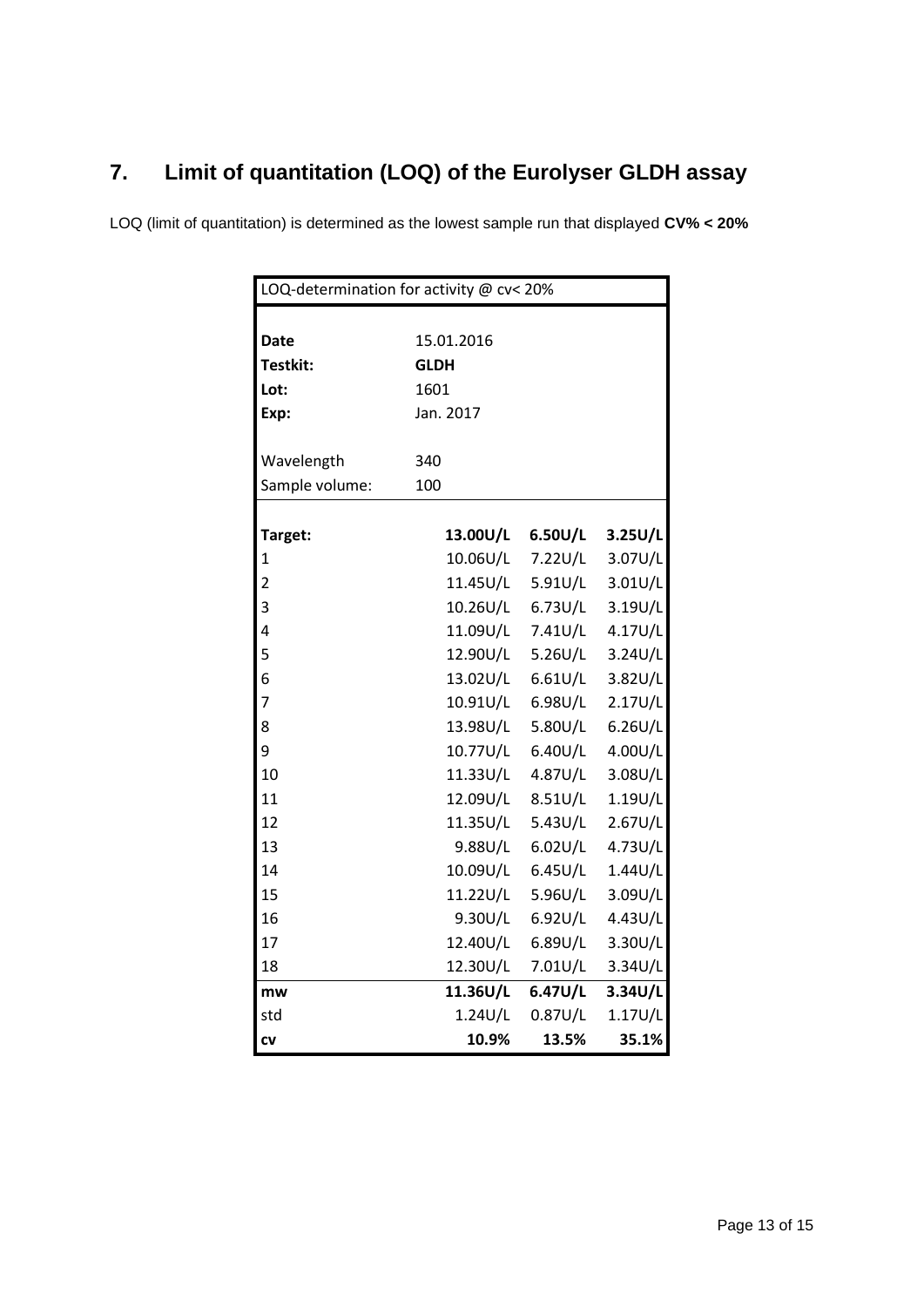

**The LOQ is set to 6 U/L**